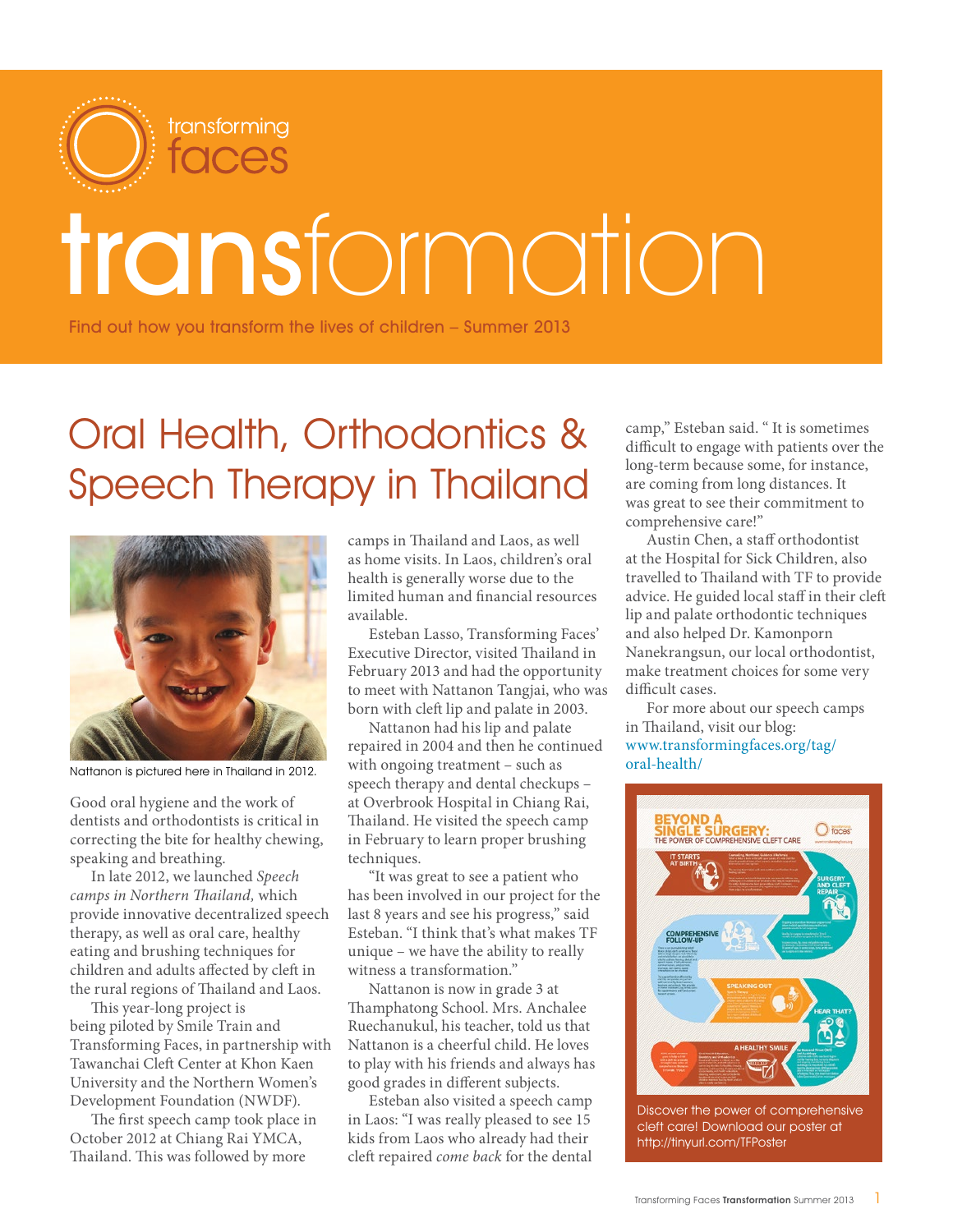# Beyond a single surgery

2013 is off to a roaring start! I was able to see how our oldest partner is leading cleft innovations in Thailand and Laos during a visit in February. I also visited India, where I got to see our partners in action.

Then we were off to Orlando! Transforming Faces, as well as 20 of our partners from 7 projects, attended the *12th International Cleft Congress on Cleft Lip and Palate and Related Craniofacial Anomalies* from May 5–10, 2013 in Orlando, Florida. This allowed our partners to present their research, learn, and network with the international cleft community. TF's support also allowed non-surgical experts to have a voice in the Congress. For more, check out our blog: www.transformingfaces.org/ tag/cleftcongress/

The best is yet to come! We are in the midst of creating a monitoring database to assist our partners in providing team care at the appropriate intervals.

TF recently committed to supporting Tawanchai Foundation's initiative to implement cleft lip and palate registration in 75 hospitals in Thailand. The registry will allow government officials to see the scope of cleft lip and palate incidence and it will also help medical staff ensure that timely surgery and on-going rehabilitation is properly co-ordinated. We hope that similar registries can be replicated around the world in future.

Thank you for helping us close the gap in cleft care,

Esteban Lasso *Executive Director*

## Meet the TF Family!



With your support and the dedication of surgeons, audiologists, dentists, nurse co-ordinators, orthodontists, social workers and speech therapists who partner with Transforming Faces in China, India, Thailand, Ghana, Ethiopia, Peru and Argentina, we have transformed the lives of 10,430 children and adults with cleft lip and palate since 1999.

We gathered some of our partners, volunteers, board members and staff together at the Cleft Congress!

BACK ROW – LEFT TO RIGHT: Anders Holmefjord, Jamie Norwood, Dr. Antonio Hector Elizodo, Dr. Michel Grupper, David Sloly, Dr. Yuan Hua, Suraj Subramaniyan

MIDDLE ROW – LEFT TO RIGHT: Sylvie Guerron, Dr. Christy McKinney, Dr. Benjamas Prathanee, Suteera Pradubwong, Rebecca Turner, James Hottor, Dr. Albert Paintsil, Tanyaratch Sampathawong, Esteban Lasso, Siriwan Miller, Prof. Roopa Nagarajan, Jill Martin, Dr. Arun Chitharanjan, Dr. Vignesh Kailasam

FRONT ROW - LEFT TO RIGHT: Jackie Elton (TF's co-founder), Rev. Nan Hudson, Deolinda Wah, Gao Mei, Hirut Mengistu, Maria Teresa Torres, Cindy Guernsey, Sandra Fastlicht, Laura Lewis-Watts, Nana Ekua Owusu, Dr. Opoki Ware Ampomah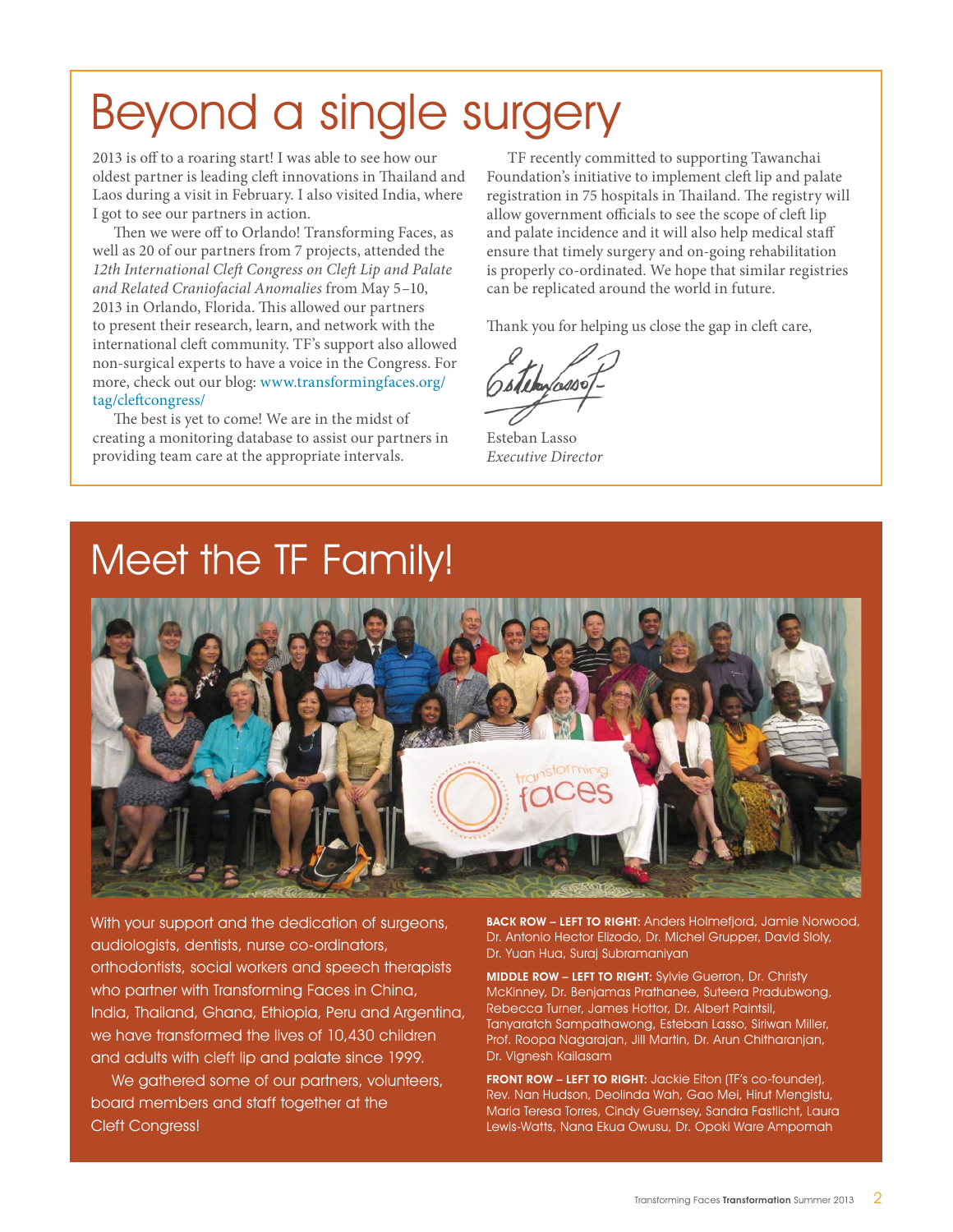

In 2012, we partnered with Asociacion Civil Splendor (KusiRostros) to establish four Community Rehabilitation Centres (CRCs) in impoverished areas surrounding Lima. Here, the KusiRostros team poses with the SickKids team.

#### TRAINING OPPORTUNITIES

## New friends and ideas meet at Peruvian Congress

An interdisciplinary congress took place in Lima, Peru on November 23–25, 2012. A nurse, social worker, speech pathologist, plastic surgeon and orthodontist from the cleft lip and palate program at SickKids attended and lent their expertise.

The Congress was focused on the family-based approach to cleft care and aimed to educate cleft practitioners, medical students and parents about the

importance of holistic care and support the parents' role in treatment.

 Co-funded by Transforming Faces and Smile Train, this Congress served to re-energize the Peruvian team with new ideas for providing comprehensive cleft care in their own communities. It also served as a catalyst to set up the Peruvian Cleft Palate – Craniofacial organization.



## Your support transforms lives!

Kingthong Thammawong was born on February 1, 2011 in Thailand. Her lip was repaired in May 2011, followed by her palate in July 2012. She has also received follow-up care, such as: ear, dental and speech assessments. She will undergo further nose surgery in future. She is pictured here at her first birthday!

## HOLISTIC TREATMENT SONG Thank you, dear doctor

*Thank you, dear doctor for fixing my face. Grateful I'll be till the end of my days!*

*In spite your success I've something to tell, that when I'm speaking, I'm not doing well. The words get distorted, some leak through my nose, and people start laughing, it's just as it was.*

*And when my mouth opens and smile does appear you see the disorder of teeth everywhere, no good for my eating, no good for my speech, and I won't keep smiling when feeling at ease.*

*So how would you act then, if I were your son, who spoke just as I do, well, what could be done? And how would you act then, if I were your girl, who smiled just like I do when facing the world?*

*Thank you, dear doctor, for closing my cleft, but what you could not fix, why should it be left?*

Anders Holmefjord *Norwegian Speech Language Therapist*

Anders helped train Assistant Speech Therapists at Yekatit 12 Hospital in Addis Ababa, Ethiopia and has worked with the team for over five years. He delivered this poem during Session #67 at the Cleft Congress.



Hirut, Anders, Mesay and Dr. Mekonen at the Cleft Congress in Orlando